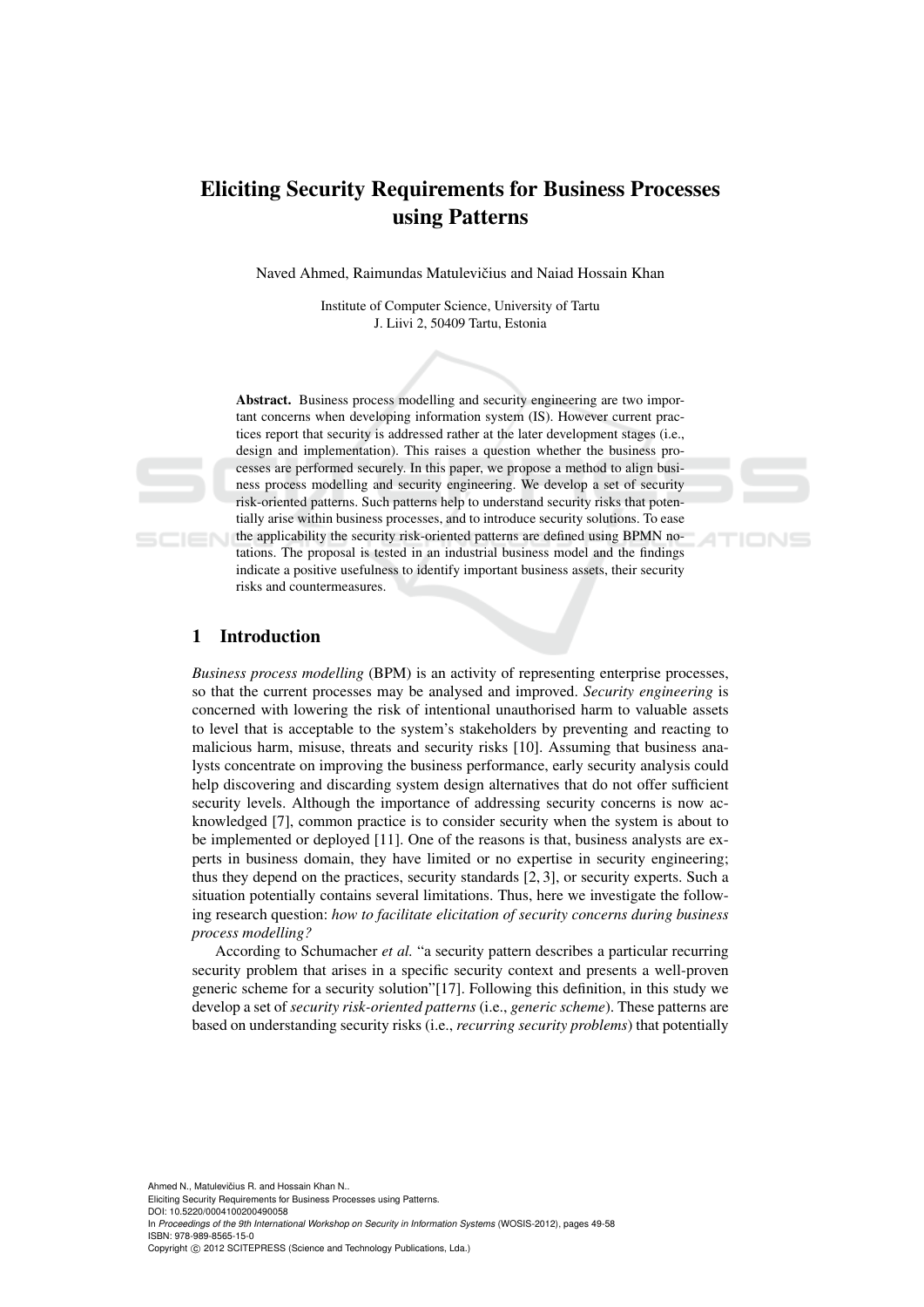arise within business processes (i.e., *specific security context*). To mitigate these risks, the patterns recommend *security requirements* (i.e., *security solution*). In other words, our approach aligns business processes and security requirements elicited using security risk-oriented patterns. In order to understand usefulness of these patterns we apply them in business models. Our study, thus, results in the guidelines to elicit security assets, potential security risks and their countermeasures in the business processes.

The rest of the paper is structured as follows: Section 2 discusses the related work in the domain of business processes security and compares the security risk management approaches. Section 3 describes the security risk-oriented patterns, this is the major contribution of our work. Next, Section 4 demonstrates the example of pattern application in the business model. In Section 5 we discuss and conclude the paper and outline the future work.

#### 2 Background

## 2.1 Security in Business Process Modelling

There exists several studies relating business processes and security requirements elicitation. Röhrig and Knorr  $[16]$  derive security requirements by assigning the security level to business process components using a formal descriptive language. However, security measures are applied after the definition of the business processes. Rodríguez *et al.* [15] extend BPMN using *padlocks* to annotate business processes with security requirements. The early security requirements are expressed with a specific padlock symbols. Similarly, Christopher and Joe [14] proposed two new artefacts − *operating condition* and *control case* − to express the constraints on business processes. Modelling constraints helps in mitigating risk and facilitate the early discovery of security requirements. These practices [16, 15, 14] express the security requirements. However, they are not align with risk analysis and the rationale is absent. Paja *et al.* [13] specify commitments by analysing the participant's objectives and their interactions which are considered as high-level specification of security requirements. They are annotated in BPMN using conversation and choreography diagrams. Though it gives rationale for security, but the requirements are limited to the exchange of resources. And a detail semantic mapping between organisational model and BPMN is also missing.

oN⊆

#### 2.2 Security Risk Management

A domain model (see Fig. 1) for Information Systems Security Risk Management (IS-SRM) [8] expresses the key concepts and their relationships used to define the security risk-based template [4]. ISSRM helps identify and specify security risks. It also addresses the risk management approaches to support the risk management process that focuses on whole IS, instead of defining security requirements for one or more IS components. ISSRM applies security in the IS development while other approaches are mainly applied on an existing IS, but not applicable in the IS development. Although, few can be used by implementing additional guidelines, however they still lacks the Requirement Engineering (RE) activities and wouldn't able to reason for security requirements.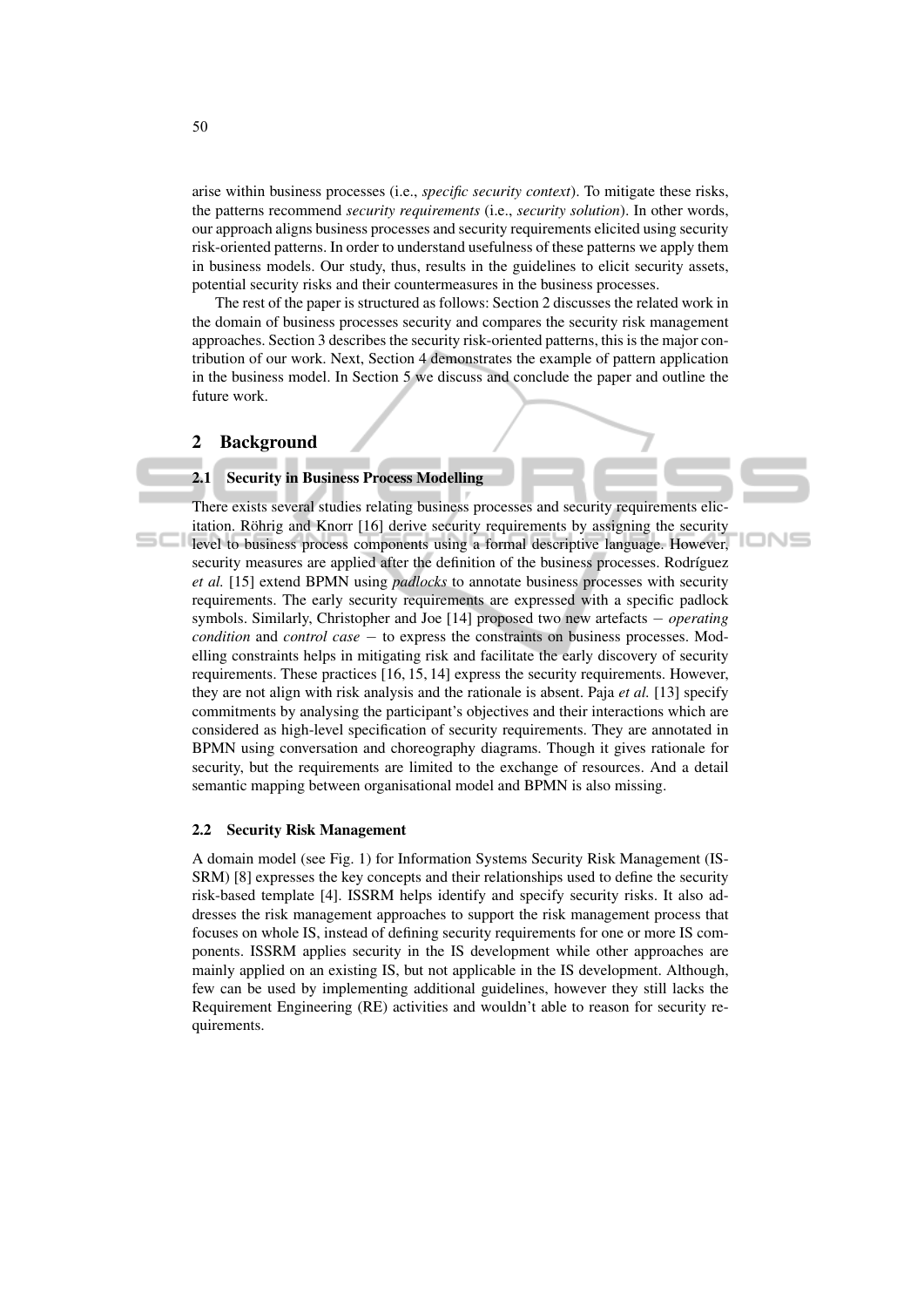

Fig. 1. ISSRM Domain Model, adapted from [8].

Risk management methods (see details in [8]) produce analysis in natural language, which hinders to automate their activities for reasoning, evolution, monitoring or traceability, except CORAS [6]. In CORAS, each activity proposed a structured artefact but it is neither connected to RE activities nor applicable to the IS development and is disconnected from the standard terminology.  $\Box$  $\Box$ JBLIC AT

# 3 Security Risk-oriented Patterns

#### 3.1 Developing Patterns

We followed the 3-steps pattern-oriented approach to develop our security patterns: Firstly, we have developed the security risk-oriented template (see [4] for template details). Secondly, a set of security risk-oriented patterns are defined, by identifying the security flaws (listed in [18]), followed by the risk analysis and the countermeasures are developed using available security standards (e.g. [2, 3]) to mitigate these risks. Finally, we apply our approach in a business model to illustrate its feasibility. We have developed ten security risk-oriented patterns. These patterns are the major contribution of our research study and are briefly described below and the respective details are given in a technical report [12].

SRP 1. *Pattern secures the data transmitted between the business entities i.e., stakeholders involved in the business process.* If attacker intercepts the transmission medium that can lead to the loss of data confidentiality and its integrity. To reduce risk this pattern proposes to make the data unreadable before transmitting, and calculate the checksum value. To avoid risk this pattern proposes to change the transmission medium that cannot be intercepted.

SRP 2. *Pattern ensures valid data entry into business processes by rejecting the unwanted malicious data.* The risk analysis identifies that invalid data can cause the loss of business process integrity and also attacker can make the business entity unavailable for their clients. To avoid these risks this pattern proposes to define a structured format for incoming data and restrict any other format data.

'IONS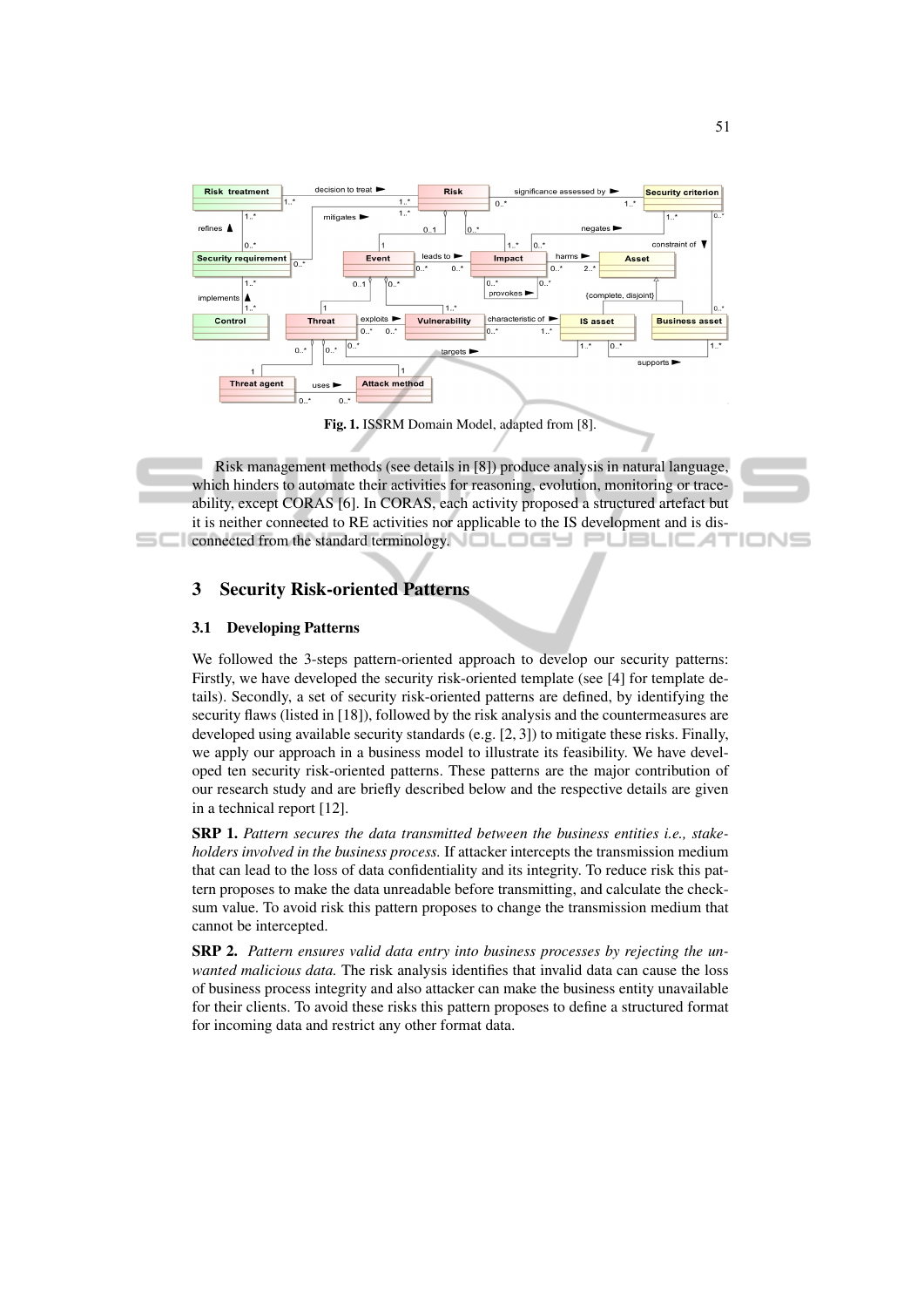SRP 3. *Pattern verify the origin of the business entity that sends the data and secure the integrity of business processes.* It investigates the legitimacy of sender, and ensures that sender should not deny the sending of data, i.e., non-repudiation. The identified risks are malfunction strategies and incorrect initiation of a business activity (e.g., process invalid purchase order). To reduce the problem this pattern introduces the requirement of verifying sender's identity.

SRP 4. *Pattern ensures the availability of business service by protecting the IS from denial of service (DOS) attack.* It addresses the problem of services offered by business which are exposed to their clients. Therefore, are more vulnerable to external attackers. The risk is that an attacker can make the service unavailable and prevent the legitimate users. To reduce the risk of DOS attacks this pattern proposes to restrict the packets using proper router configuration.

SRP 5. *Pattern secures data from misuse by applying multilevel access rights to the retrieval interface.* It addresses the problem of unauthorised access and missing system log which has information about who read the data. This raises the risk of leaking data that can be misused. To reduce the risk this pattern proposes to restrict anonymous access at retrieval interface, establish access levels of data and give it to relevant individuals, and keep track of data retrieval.



IONS

SRP 6. *Pattern secures data store by storing the confidential data in invisible format.* If data store saves data in plain format then attacker able to read it easily. This compromises the confidentiality of data and its misused can have negative impacts. Pattern proposes two solution to this problem: reduce the risk by storing the data in invisible format (e.g., encrypted), and do not store the data in data store instead ask clients when the it is needed.

SRP 7. *Pattern describes a flow to handle more than one request in parallel to avoid the deadlock condition.* Here, a deadlock situation is addressed when a business activity holds a resource and request for other resources. An attacker can deliberately create such scenario and can crash an activity or service, making it unavailable for users. To reduce the risk this pattern proposes all the resources should be requested in advance or released before requesting new resource.

SRP 8. *Pattern ensures the atomicity of business transaction to protect the data integrity during its storage in the database.* A failure of single activity causes the transaction to abort abnormally resulting in writing conflicting data. It risks data integrity and leads business to malfunction strategies. This pattern proposes to implement an external mechanism to track transaction and invoke the compensation logic in case of failure to undo all the changes.

SRP 9. *Pattern secures multiple access to a shared data by protecting its integrity in TimeOfCheck/TimeOfUse (TOCTOU).* When several activities from different locations access the data in a single time, this risks the loss of data integrity that can lead business to malfunction strategies. To reduce the risk this pattern proposes to implement locking protocol on data accessibility.

SRP 10. *Pattern prevents the leakage of system information when an exception is thrown.* It addresses the problem of system information leakage, when run-time ex-

 $=$  $-1$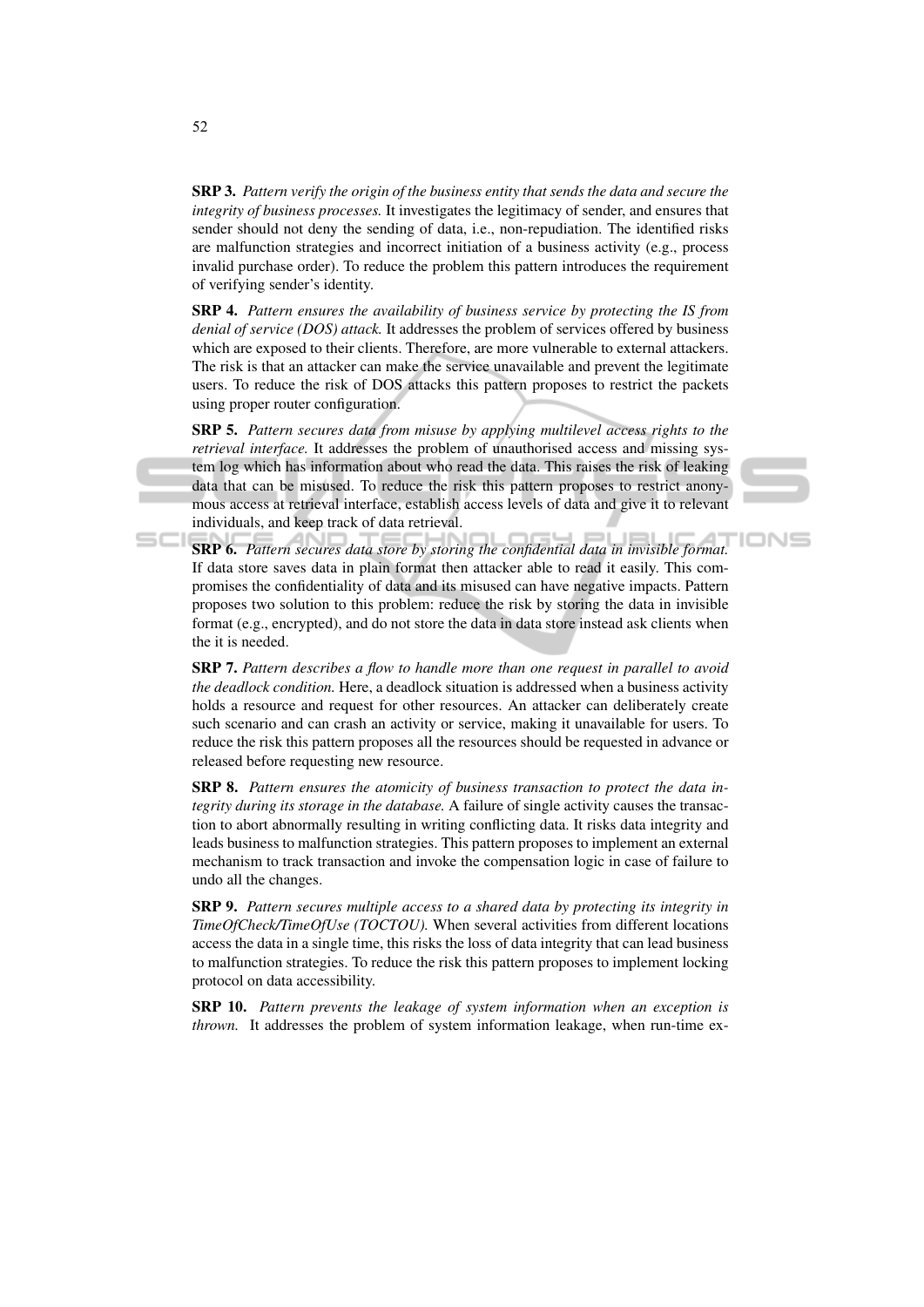ception arises. The attacker can intentionally raise the exception to get internal system information i.e., application configuration, which help him to launch sophisticated attacks. To reduce the risk this pattern proposes to handle the errors and exceptions correctly.

### 3.2 Security Risk-oriented Pattern Example

This section presents an example of security risk-oriented pattern "*Securing data that flows between the business entities*". Its major structural details are defined textually in Table 1 and the graphical representation (BPMN using the alignment [5]) is illustrated in Fig. 2(a), 3(a) and 4(a).

|                                 | 1. Organisational scenario $&$ Security context identification                                                                                                                                                                                                                            |                                                                                         |  |  |  |  |  |
|---------------------------------|-------------------------------------------------------------------------------------------------------------------------------------------------------------------------------------------------------------------------------------------------------------------------------------------|-----------------------------------------------------------------------------------------|--|--|--|--|--|
| Pattern name                    | Securing <i>data</i> that flow between the <i>business entities</i>                                                                                                                                                                                                                       |                                                                                         |  |  |  |  |  |
| Pattern description             | This pattern secures the <i>data</i> transmit between the business entities                                                                                                                                                                                                               |                                                                                         |  |  |  |  |  |
| Related pattern(s)              | No related patterns                                                                                                                                                                                                                                                                       |                                                                                         |  |  |  |  |  |
|                                 | 2. Asset identification $&$ Security objective determination                                                                                                                                                                                                                              |                                                                                         |  |  |  |  |  |
| <b>Business Asset</b>           | Data submitted and employ by business                                                                                                                                                                                                                                                     |                                                                                         |  |  |  |  |  |
| <b>IS Asset</b>                 | Input interface, Transmission medium that transfers data and business/server                                                                                                                                                                                                              |                                                                                         |  |  |  |  |  |
| Security criteria               | -Confidentiality of data                                                                                                                                                                                                                                                                  |                                                                                         |  |  |  |  |  |
|                                 | -Integrity of data                                                                                                                                                                                                                                                                        |                                                                                         |  |  |  |  |  |
| 3. Risk analysis $&$ assessment |                                                                                                                                                                                                                                                                                           |                                                                                         |  |  |  |  |  |
| Risk                            | An attacker intercepts the transmission medium and misuses the data leading to loss of                                                                                                                                                                                                    |                                                                                         |  |  |  |  |  |
|                                 | data confidentiality or integrity.                                                                                                                                                                                                                                                        |                                                                                         |  |  |  |  |  |
| Impact                          | 1. Harm of at least one business asset (i.e., harm of data submitted and stored in the<br>database)<br>2. Harm of at least one IS asset (i.e., loss of reliability of the transmission medium)<br>3. Negation of security criteria (i.e., negation of data confidentiality and integrity) |                                                                                         |  |  |  |  |  |
| Event                           | An attacker intercepts the transmission medium due to its characteristics to be intercepted<br>and misuses the data due to the lack of crypto-functionality at the input interface and<br>server $[18]$ .                                                                                 |                                                                                         |  |  |  |  |  |
| Threat                          | An attacker intercepts the transmission medium and misuse the data.                                                                                                                                                                                                                       |                                                                                         |  |  |  |  |  |
| Vulnerability                   | - Characteristics of transmission medium to be intercepted [18]                                                                                                                                                                                                                           |                                                                                         |  |  |  |  |  |
|                                 | - Lack of crypto-functionality at input interface and server [18]                                                                                                                                                                                                                         |                                                                                         |  |  |  |  |  |
| Threat agent                    | An attacker with means to intercept transmission medium by acting as a proxy                                                                                                                                                                                                              |                                                                                         |  |  |  |  |  |
| Attack method                   | 1. Intercept transmission medium by establishing a proxy between input interface and<br>server $[1]$ .<br>2. Misuse data:<br>(a) Capture, modify and pass data to the database.<br>(b) Capture, read and keep data for the later use.                                                     |                                                                                         |  |  |  |  |  |
|                                 | 4. Risk treatment $&$ Security requirements                                                                                                                                                                                                                                               |                                                                                         |  |  |  |  |  |
| <b>Risk treatment</b>           | <b>Risk reduction</b>                                                                                                                                                                                                                                                                     | Risk avoidance                                                                          |  |  |  |  |  |
| Security requirement            | - Make data unreadable to attackers. (Mitigates the<br>risk of data confidentiality)<br>- Verify the received data with the original. (Miti-<br>gates the risk of data integrity)                                                                                                         | Change the transmission medium that<br>does not have the ability to be inter-<br>cepted |  |  |  |  |  |
| Control                         | Cryptographic algorithm<br>Checksum algorithm                                                                                                                                                                                                                                             | - Physically delivery of data.<br>- Employee enters data.                               |  |  |  |  |  |

Table 1. Security Risk-oriented Pattern (SRP1).

In Table 1, the first part describes the pattern's name (see the entry *pattern name* and *description*). The *related patterns* entry could be used to link other related security patterns. The second part, called as *asset identification and security objective determination*, is used to define *business* and *IS assets*. Following the ISSRM domain model [8]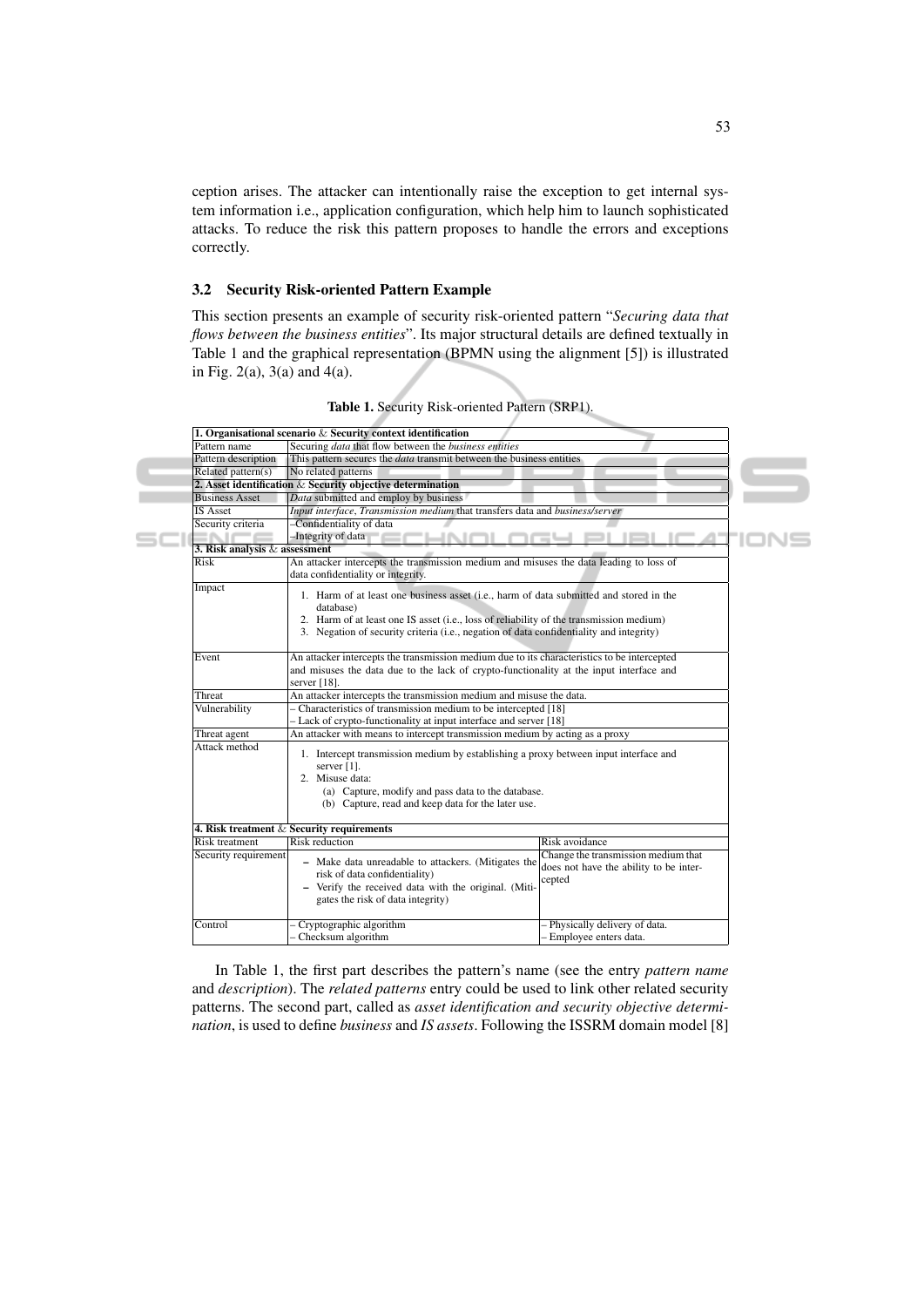we identify *business assets* (i.e., data) and the *IS assets* defined in the pattern (i.e., input interface, transmission medium and business/server) which support business assets. *Security criteria* (i.e., confidentiality and integrity of data) are constraints on business assets and is presented in Fig. 2(a) using padlocks (adapted from [15]).

In ISSRM domain model [8], *risk* is a composition of impact, vulnerability, threat agent and attack method. In the SRP1 (see Table 1) we define that there might exist a threat agent (i.e., attacker) who has motivation and means (i.e., intercept transmission medium by acting as a proxy) to threatens the system. He is able to target the IS assets by exploiting the vulnerabilities (i.e., Characteristics of transmission medium to be intercepted and Lack of crypto-functionality at input interface and server). As the risk event happened it potentially leads to impact (listed in Table 1). The situation is illustrated graphically in Fig. 3(a) where *vulnerability* in an IS asset is represented by *asterisk* ( $\star$ ) (adapted from [9]). Such a model provide rationale for the security requirements defined later in Section 4 under *reasoning about security requirements*.

According to the ISSRM domain model [8], there exists 4 potential risk treatment decision (e.g., *avoidance, reduction, retention, or transfer*) choosing one or another decision influences the actual design of security countermeasures. In SRP1 (see Table 1), we introduce two alternative decisions i.e., *risk reduction* and *risk avoidance*, which are refined to different security requirements. In case of *risk reduction*, security requirements could be potentially implemented by cryptography or checksum algorithms. In the second case (i.e., *risk reduction*) security requirement (i.e., Change the transmission

IONS

medium that does not have the ability to be intercepted) is implemented by introducing the physical data delivery. As analysed in [5], BPMN does not model ISSRM controls, however, the security requirements are potentially introduced using *combination of tasks, gateways and events* [5] or *business model is annotated* (adapted from [13]). We have used later approach to keep the business models simple for business analyst (see Fig.  $3(a)$ ).

# 4 Pattern Usability

To test the usability and performance of our approach we have applied the patterns to the business models of land management organisation. Major objectives to choose this example are: the complex execution of activities, large IT dependency and the data exchange between the stakeholders, and business model (see overall size description in Table 2) is expressed in BPMN. The research goal of this application is twofolds. Firstly, develop application guidelines for our patterns. Secondly, investigate the usefulness of our approach to discover potential security flaws and implements the countermeasures. We continue the application with the example pattern, SRP1 (see Table 1).

Table 2. Size of Land management organisation business models.

|  |     |     |      |     | Processes Sub-process Events Gateways Pools Tasks <sup>1</sup> Message flows <sup>1</sup>  | Sequence flows <sup>1</sup> |
|--|-----|-----|------|-----|--------------------------------------------------------------------------------------------|-----------------------------|
|  | 109 | -83 | - 68 | 186 | 129                                                                                        | 492                         |
|  |     |     |      |     | $\rm{^1}$ In Section 4.2 we consider their sum to estimate the size of the business model. |                             |

 $\equiv$   $\equiv$   $\equiv$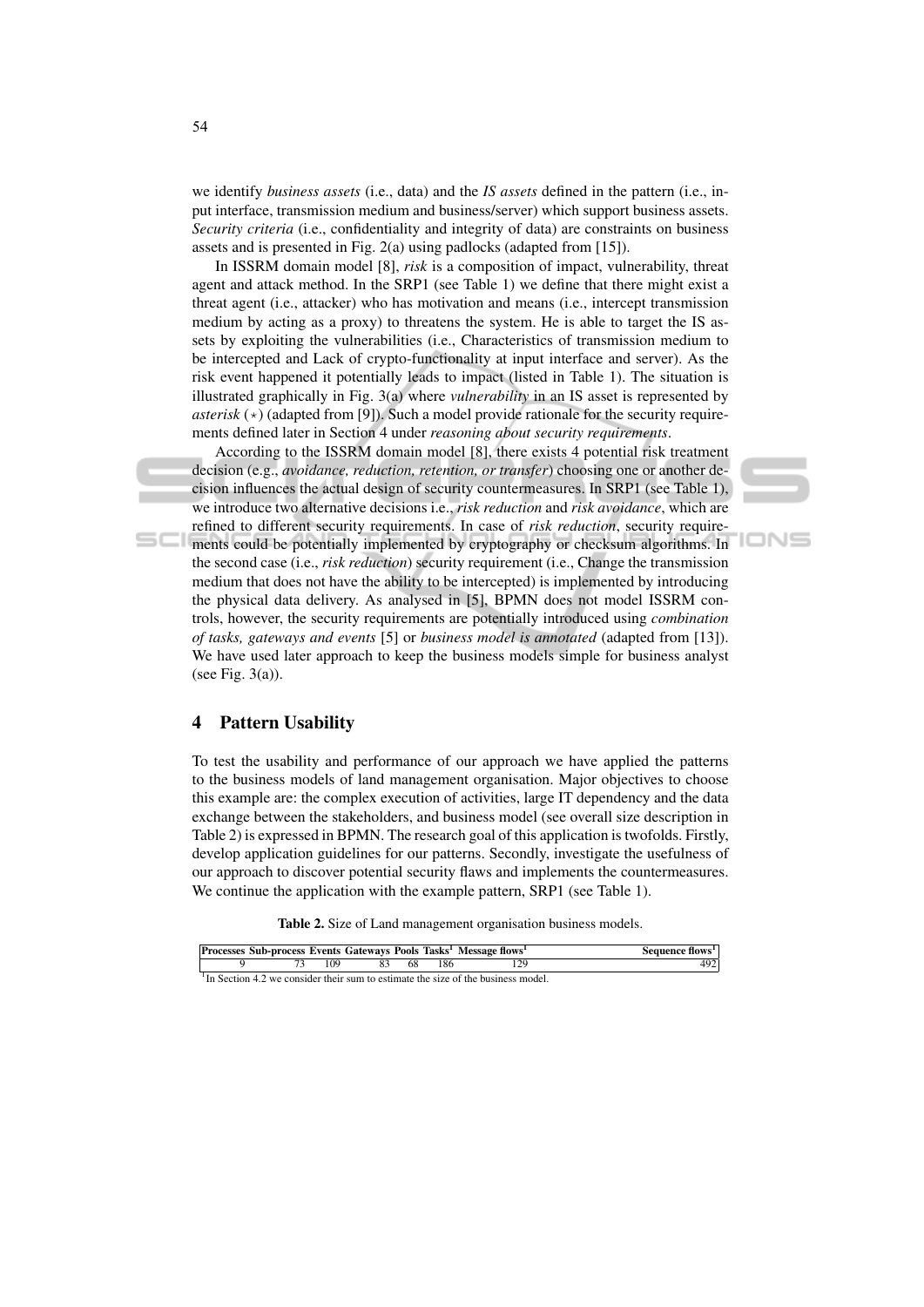#### 4.1 Application Guidelines

Identifying Pattern. The first step is to identify the occurrences of security pattern in business model. This is a manual activity, that potentially requires a good comprehension of the modelled domain and problem. For example in Fig. 2(b) we illustrate an occurrence of SRP1. Here we could see the correspondence between the processes *log on to portal* (Fig. 2(b)) and *submit data* (Fig. 2(a)), since both these activities are about entering the data (i.e., *user log on details* in Fig. 2(b) and *data* in Fig. 2(a)) using their input devices (i.e., *lodging party* in Fig. 2(b) and *input interface* in Fig. 2(a)). Similarly there is a correspondence between processes *validate user* (in Fig. 2(b)) and *employ data* (in Fig. 2(a)). Since they both concern with the operations which employ the received data.



Fig. 2. (a) Organisational scenario (b) Pattern occurrence in business model.



Fig. 3. Annotated *Security criteria* & *Security requirements* in (a) Security pattern, (b) Pattern's occurrence in business model.

Annotating Model with Security Criteria. After finding the pattern in the business model we potentially annotate assets that require security consideration. For example in Fig. 3(b) *user log on to details*is annotated with padlocks (that correspond to the ISSRM security criterion [5]) to highlight that it needs to be considered for *confidentiality* (C) and *integrity* (I).

Introducing Security Requirements. Next, the business model is annotated with security requirements (see Fig. 3(b)), derived when defining the security risk-oriented pattern. Alternatively, security requirements could be defined using combination of the task, gateway, event constructs as discussed in [5].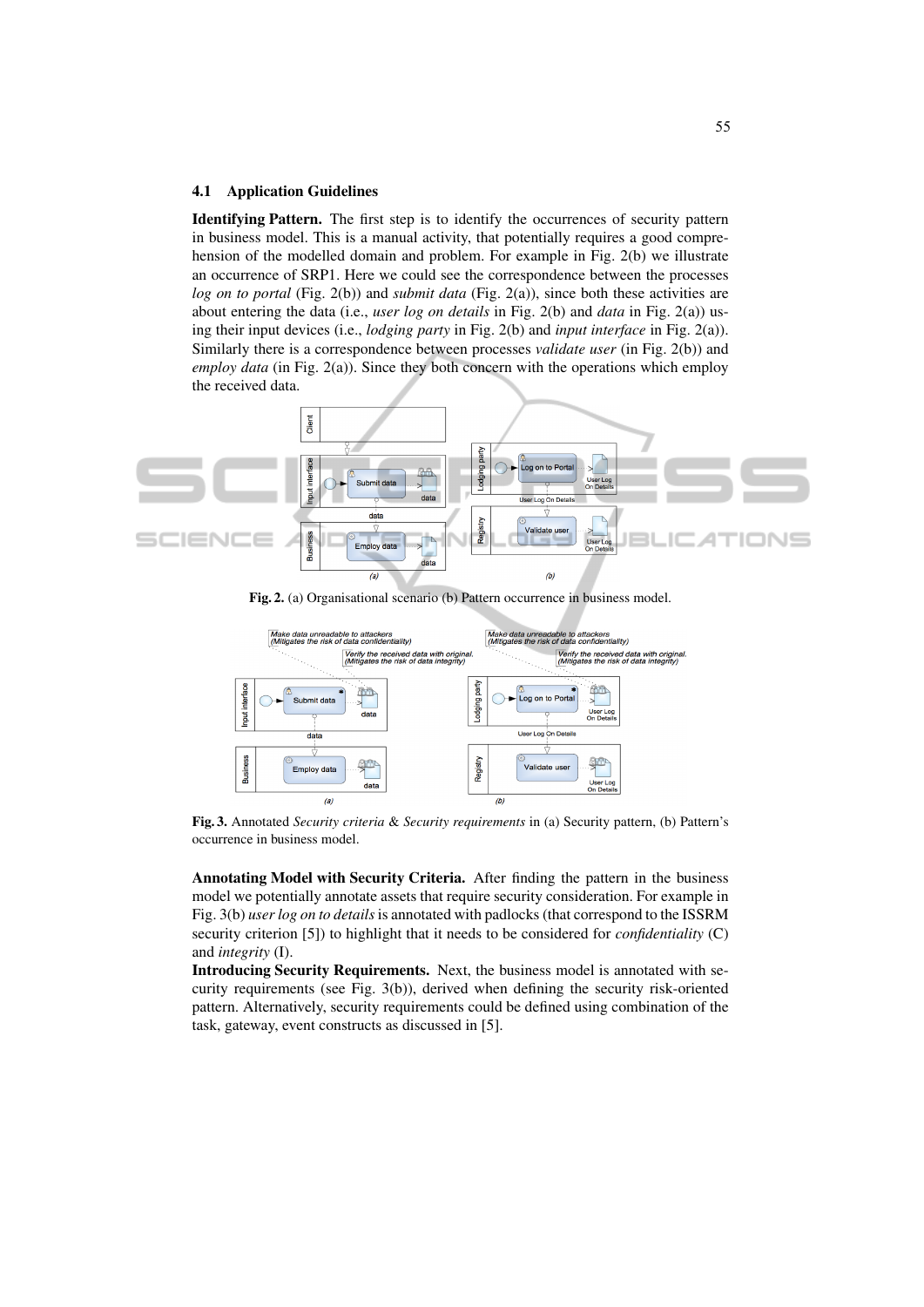Reasoning about Security Requirements. Some security risk-oriented patterns have alternate risk-treatment decisions; for instance applying SRP1, different security requirements could be derived when selecting *risk reduction* or *risk avoidance*. Different requirements, result in different security controls (and thus, different system implementation). Selecting one or another risk-treatment is security trade-off that analyst should make. To support the decision on risk-treatment and to reason why security requirements are introduced, the risk analysis and assessment (for SRP1, see Table 1) could provide reasoning why one or another risk-treatment should be taken, or why security requirements should be considered when implementing the system. For example, taking into account SRP1, analyst could potentially comprehend (see Fig. 4(b)) how *user log on details* can be intercepted by an attacker.



Fig. 4. (a) Pattern threat analysis (b) applied in the business model.

#### 4.2 Pattern Occurrences

We have conducted analysis using all the ten patterns. The findings are illustrated in Table 3. In this table we report on an extend, at which the patterns influences the business process model. This extend is defined as a correspondence between the number of model elements considered by pattern (e.g., multiplication of total number of pattern constructs an number of model pattern occurrences in the model; in case of SRP1, 4 x 33 = 132) and size of the business model (which equals to a sum of *Tasks*, *Message flows*, and *Sequence flows*, 807, as defined in Table 3). Number of the pattern occurrences could suggest the amount of decisions, which analyst needs to make about the trade-offs of the security requirements (and their corresponding controls) in the business model. Furthermore, each pattern, as defined in [12] contributes to the mitigation of at least 1 or 2 security risks. Thus, having the number of pattern occurrences we potentially identify the number of risks that are possible to mitigate using our approach.

# 5 Discussion & Conclusions

#### 5.1 Discussion

Currently business process models are mainly analyzed manually but the patterns provide a way to structure information (for SRP1, see Table 1). This creates the possibility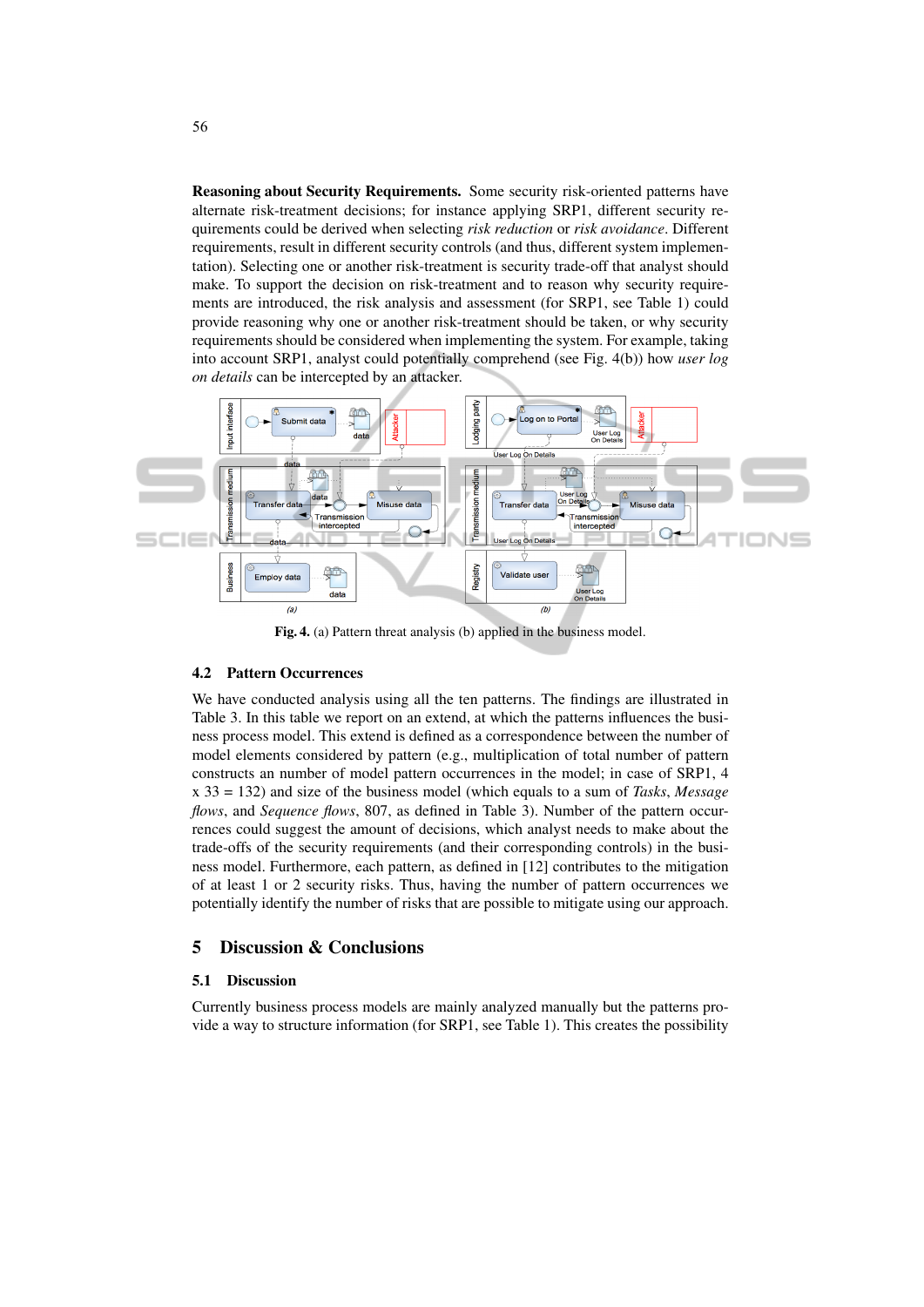| <b>Pattern ID</b> |                |                             | pattern          | No# of language constructs used to define | No# of pattern<br> occurrence in | An extend, at which<br>pattern influences the |  |
|-------------------|----------------|-----------------------------|------------------|-------------------------------------------|----------------------------------|-----------------------------------------------|--|
|                   |                | <b>Task Message</b><br>flow | Sequence<br>flow | <b>Total</b>                              | business model                   | business process model                        |  |
| SRP1              | $\overline{c}$ | ◠                           | 0                | 4                                         | 33                               | 16%                                           |  |
| SRP <sub>2</sub>  | ◠              | ◠                           | 0                |                                           | 33                               | 16%                                           |  |
| SRP3              | 3              | ◠                           |                  |                                           | 33                               | 16%                                           |  |
| SRP4              | $\overline{c}$ |                             | 0                | $\overline{3}$                            | 35                               | 13%                                           |  |
| SRP5              |                |                             |                  | 3                                         | 39                               | 14%                                           |  |
| SRP <sub>6</sub>  | ◠              |                             | 3                | 5                                         | 6                                | 4%                                            |  |
| SRP7              | 3              | 7                           | 0                | 5                                         | $\overline{12}$                  | 7%                                            |  |
| SRP8              | 8              | 0                           | 10               | 18                                        | $\theta$                         | $0\%$                                         |  |
| SRP9              | ↑              |                             | 3                | h                                         | 4                                | 3%                                            |  |
| <b>SRP10</b>      | ↑              | ↑                           | 3                | ⇁                                         | 8                                | 7%                                            |  |

Table 3. Patterns' Occurences in Land management business model.

to automate the process of searching patterns in business models. The patterns identification also depends on how the business processes have been modelled. If the business models include detail information then the patterns can be easily automated without requiring any manual efforts from the domain expert. The scope of our patterns are software errors described in taxonomy [18] therefore, the paper focuses on the IT security risks. There is no list of risks to compare the completeness of our patterns (e.g., how many risks are covered?). Although there are several surveys conducted to categorise the risks but usually they are subjective and focuses on system domain. Therefore, we

calculate the completeness of patterns by comparing the 85 security errors described in the taxonomy [18] with the vulnerabilities identified in the security patterns. We keep in mind that there exists several other flaws but they are not currently analysed. The analysis of pattern' occurrences shows the patterns covered 68 vulnerabilities from 85 listed in taxonomy [18]. The remaining 17 vulnerabilities are tool dependent, therefore, it is not possible to address them. These occurrences are subjective, so it can vary from analysis to analysis.

#### 5.2 Conclusions

In this paper we introduce security risk-oriented patterns to address security concerns. The patterns are developed taking into account the well-known taxonomy of security errors [18]. The pattern application results in a set of guidelines that business analysts can apply our method to understand the security risks and to envision costs and rationale for implementing these security decisions without asking for help from the security designer. Although the graphical pattern is defined using BPMN, this is not specific to any modelling language and other modelling languages could be used to create graphical pattern expressions, if these languages are understood in terms of the ISSRM domain model [8].

Our future work includes developing an approach for semi-automatic identification of these patterns in the business models. In addition we plan to equip the security patterns with the metrics for asset value, risk level and risk-treatment cost measurement to support the security trade-off analysis.

'IONS